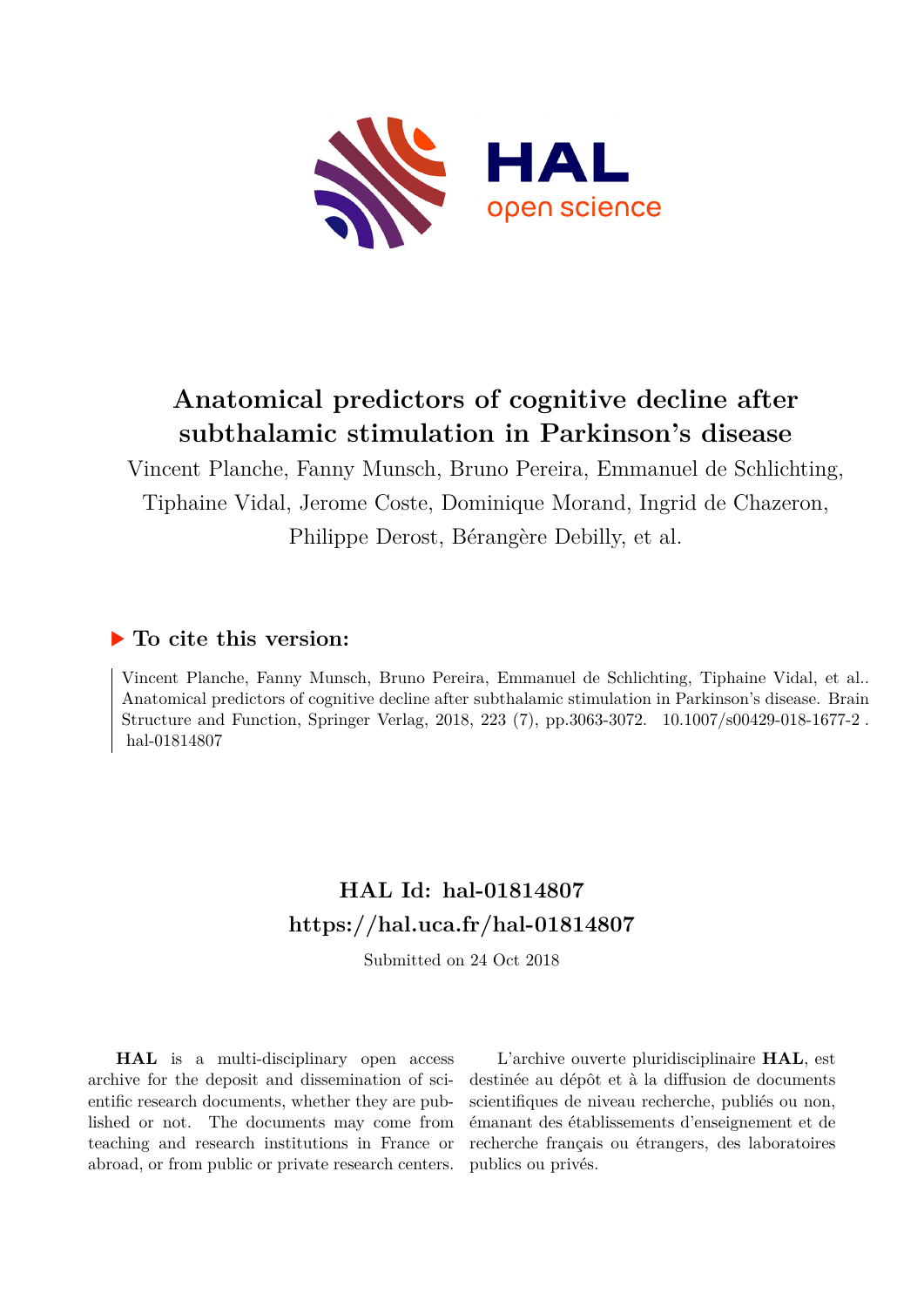# Anatomical predictors of cognitive decline after subthalamic stimulation in Parkinson's disease

Vincent Planche<sup>1,\*</sup> · Fanny Munsch<sup>2</sup> · Bruno Pereira<sup>3</sup> · Emmanuel de Schlichting<sup>4</sup> · Tiphaine Vidal<sup>5</sup> · Jerome Coste<sup>4</sup> · Dominique Morand<sup>3</sup> · Ingrid de Chazeron<sup>6</sup> · Philippe Derost<sup>1</sup> · Bérangère Debilly<sup>1</sup> · Pierre-Michel Llorca<sup>6</sup> · Jean-Jacques Lemaire<sup>4</sup> · Ana Marques<sup>1</sup> · Franck Durif<sup>1</sup>

- 1. Service de Neurologie, CHU Clermont-Ferrand, Université Clermont Auvergne, 58 rue Montalembert, 63000 Clermont-Ferrand, France
- 2. Service de Neuroradiologie diagnostique et thérapeutique, CHU Bordeaux, Université Bordeaux, 33000 Bordeaux, France
- 3. Unité de Biostatistiques, Direction à la Recherche Clinique et à l'Innovation (DRCI), CHU Clermont-Ferrand, 63000 Clermont-Ferrand, France
- 4. Service de Neurochirurgie, CHU Clermont-Ferrand, Centre National de la Recherche Scientifique (CNRS), Université Clermont Auvergne, 63000 Clermont-Ferrand, France
- 5. Centre Mémoire de Ressources et de Recherche (CMRR), CHU Clermont-Ferrand, 63000 Clermont-Ferrand, France
- 6. Centre Médico-Psychologique B (CMP-B), CHU Clermont-Ferrand, Université Clermont Auvergne, 63000 Clermont-Ferrand, France

Auteur correspondant : Vincent Planche [planche.vincent@gmail.com](mailto:planche.vincent@gmail.com)

### **Abstract**

We investigated whether pre-operative MRI measures of focal brain atrophy could predict cognitive decline occurring after deep brain stimulation (DBS) of the subthalamic nucleus (STN) in patients with Parkinson's disease (PD). For that purpose, we prospectively collected data of 42 consecutive patients with PD who underwent bilateral STN-DBS. Normalized brain structure volumes and cortical thicknesses were measured on pre-operative T1-weighted MRI. Patients were tested for their cognitive performances before surgery and 1 year after. After controlling for age, gender, pre-operative disease severity, change in dopaminomimetic dose after surgery and contact location, we found correlations: (1) between the variation of the total Mattis dementia rating scale (MDRS) score and left lateral ventricle volume ( $p = 0.032$ ), (2) between the variation of the initiation/perseveration subscore of the MDRS and the left nucleus accumbens volume ( $p = 0.042$ ) and the left lateral ventricle volume ( $p = 0.017$ ) and (3) between the variation of the backward digit-span task and the right and left superior frontal gyrus thickness ( $p = 0.004$  and  $p = 0.007$ , respectively). Left nucleus accumbens atrophy was associated with decline in the initiation/perseveration subscore with the largest effect size ( $d =$ − 1.64). Pre-operative left nucleus accumbens volume strongly predicted postoperative decline in the initiation/attention subscore (AUC =  $0.92$ , p <  $0.001$ ,  $96.3\%$  sensitivity, 80.0% specificity, 92.9% PPV and 92.9% NPV). We conclude that the morphometric measures of brain atrophy usually associated with cognitive impairment in PD can also explain or predict a part of cognitive decline after bilateral STN-DBS. In particular, the left accumbens nucleus volume could be considered as a promising marker for guiding surgical decisions.

### **Keywords**

Parkinson's disease · Deep-brain stimulation · Subthalamic nucleus · Nucleus accumbens · MRI · Cognition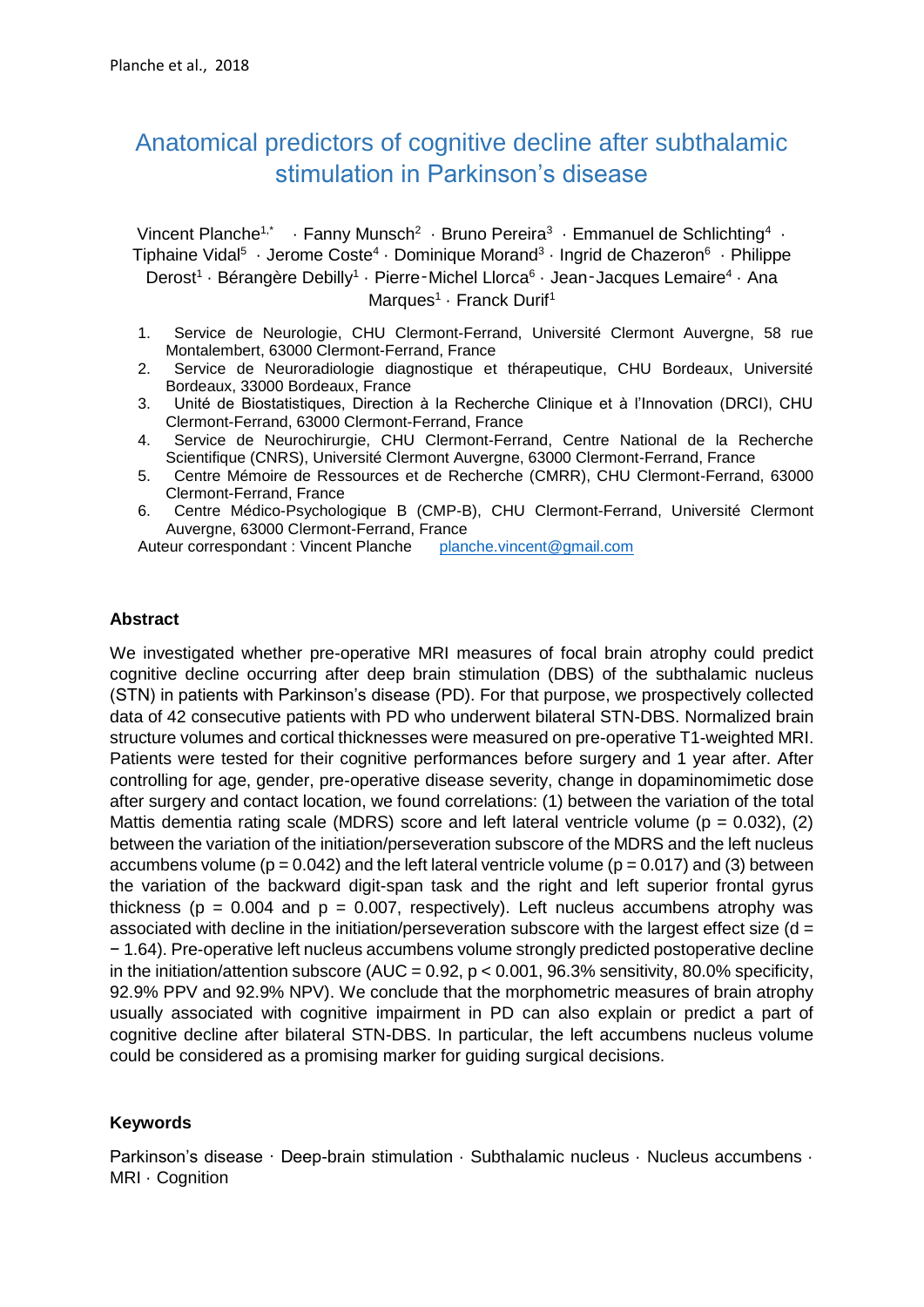#### **Introduction**

Bilateral deep brain stimulation (DBS) of the subthalamic nucleus (STN) is an effective treatment in advanced Parkinson's disease (PD) (Krack et al. 2003). However, postoperative decrease in cognitive functions has been described in short-term and long-term follow-up studies (Saint-Cyr et al. 2000; Alegret et al. 2001; Parsons et al. 2006; Contarino et al. 2007; Kim et al. 2014). It has been confirmed by a randomized clinical trial demonstrating that cognitive decline 6-months after surgery mainly concerns executive functions and especially verbal fluencies, and is not only due to disease progression but also to STN-DBS itself (Witt et al. 2008).

In order to select patients for surgery, several clinical predictive factors (age, disease duration, axial symptoms, and levodopa responsiveness) of the best post-operative outcomes were identified (Charles et al. 2002; Welter et al. 2002). However, they are poor predictors of cognitive decline after subthalamic stimulation in such selected and homogenous populations of patients with PD (Parsons et al. 2006; Daniels et al. 2010; Smeding et al. 2011; Welter et al. 2014). The localization of effective contacts within the STN and the lesional effect of the electrode trajectory are known to durably affect cognitive outcomes but they represent unpredictable therapeutic risks (Witt et al. 2013; Welter et al. 2014; Le Goff et al. 2015). Thus, there is a need to find new predictive biomarkers to refine the selection criteria of patients with PD undergoing subthalamic stimulation and to minimize cognitive side-effects.

Cognitive impairment in PD has been associated with cholinergic deficit or with cortical and limbic Lewy bodies (Emre 2004) and some longitudinal studies have identified the cortical and subcortical area of atrophy capable of predicting cognitive impairment over time, mostly the frontal and temporoparietal cortices, but also the hippocampus, the amygdala and the nucleus accumbens (Ibarretxe-Bilbao et al. 2012; Hanganu et al. 2014). However, there is to date no MRI parameter known to predict cognitive decline specifically following STN-DBS.

In this study, we hypothesized that the structural brain damage responsible for cognitive decline after STN-DBS is already present before surgery and, consequently, that pre-operative MRI biomarkers could explain postoperative decrease in cognitive functions. We then investigated whether the pre-operative atrophy of cortical or subcortical structures relevant for cognition in PD predicted cognitive decline after STN-DBS.

#### **Materials and methods**

### Patients with PD

Forty-two consecutive patients that underwent bilateral STN-DBS in our PD center were prospectively included in this study. The patients were diagnosed according to the UK Parkinson Disease Brain Bank criteria (Hughes et al. 1992) and suffered from severe motor fluctuations despite optimal medical therapy. They were selected for surgery according to the following criteria (Charles et al. 2002; Welter et al. 2002): at least 50% response to acute L-Dopa challenge, no postural instability during the best on period, absence of cognitive impairment (MMSE  $\geq$  25 and Mattis Dementia Rating Scale (MDRS)  $\geq$  129) and age < 70 years. We collected clinical and neuropsychological data together with brain MRI within 1 month before surgery and the patients were followed up 1 year after bilateral STN-DBS for a new clinical and neuropsychological assessment.

The study was approved by the local institutional ethics review board (2017/CE 02). All the patients gave their written informed consent prior to surgery.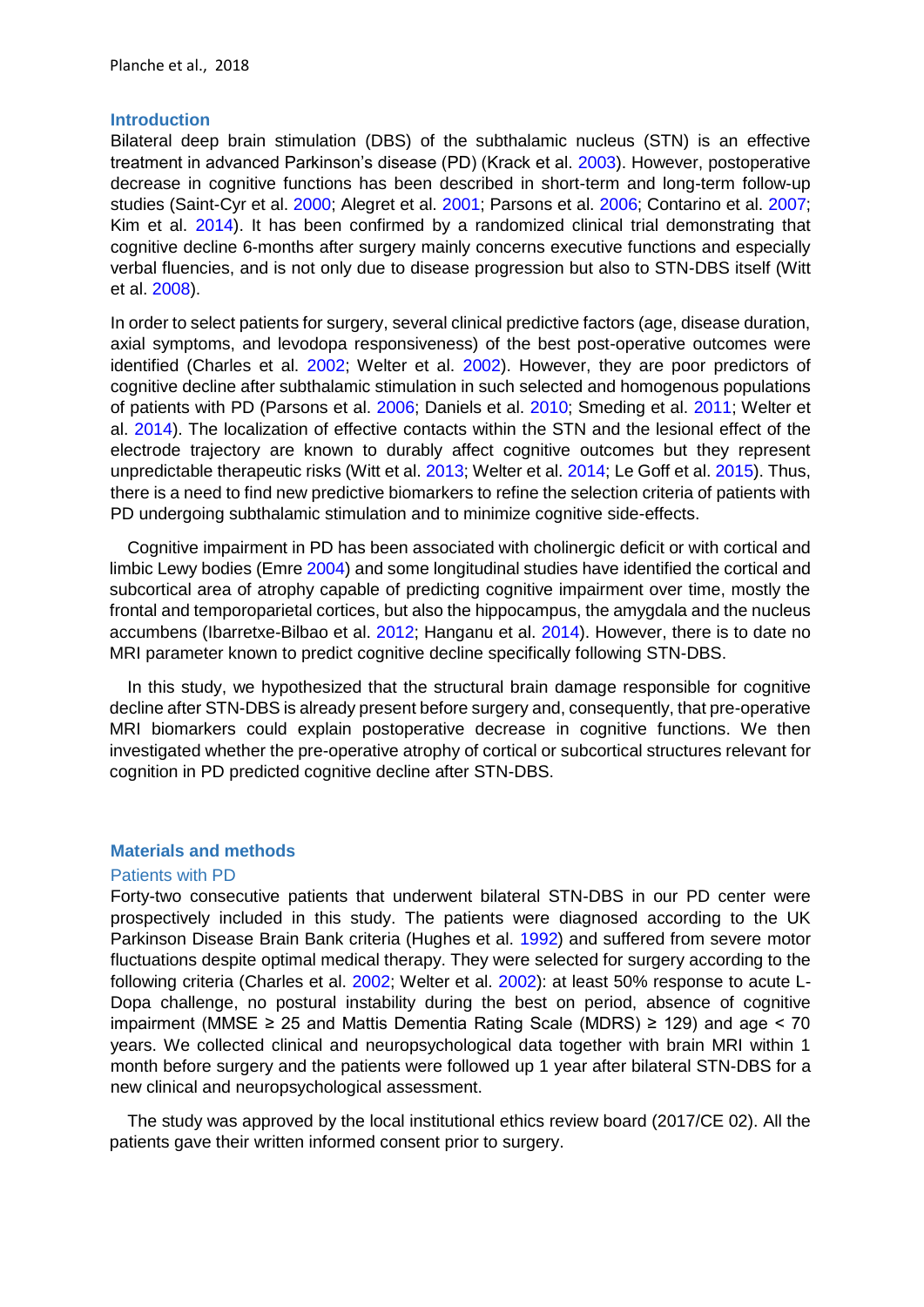#### Surgical procedure and contact location definition

The surgical procedure for bilateral STN implantation was carried out according to preoperative magnetic resonance imaging (MRI), anatomic mapping, intraoperative microrecordings and clinical assessment, as reported previously (Lemaire et al. 2007). The final effective contact location was identified 1-year after implantation on postoperative CT scans co-registered with pre-operative MRI (Lemaire et al. 2016) and determined regarding the compromise between substantial clinical improvement, adverse effects and optimized dopatherapy. As the anterior/ventral location of DBS contact (within the associative or limbic part of STN) is known to impair cognitive functions (Welter et al. 2014; Tsai et al. 2007), we assessed the contact location mainly in the antero-posterior axis. Then, the main axis of STN was subdivided into four longitudinal antero-posterior subdivisions [as previously described (Lemaire et al. 2016)]. We identified patients with an "anterior" location of contact if at least one effective contact on one side was situated in the most anterior quarter of the STN. In addition, we defined the contact location as "in", "out" ("in/out" in case of strong asymmetry) or at the superior border of STN ("border") as described previously (de Chazeron et al. 2016).

#### Clinical and neuropsychological assessments

Clinical and neuropsychological tests were performed 1 month before surgery and 1 year after. Parkinsonian symptoms were assessed with the modified Hoehn and Yahr scale and the Unified Parkinson's Disease Rating Scale (UPDRS). Before surgery, the patients were tested for motor functions with medication ("on") and after 12-h withdrawal of antiparkinsonian drugs (medication "off"). One year after STNDBS, the patients were tested in three conditions: "medication off/stimulation off", "medication off/stimulation on", "medication on/stimulation on". Cumulative L-Dopa equivalent daily dose (LEDD) was calculated according to usual conversion factors (Thobois 2006).

The neuropsychological evaluation was performed within 1 month before STN-DBS ("medication on") and 1 year after ("medication on/stimulation on") with the Mini Mental State Examination (MMSE), the Frontal Assessment Battery at Bedside (FABB), the forward and backward digit-span task (WAIS-III) and the Mattis Dementia Rating Scale (MDRS). The MDRS is one of the most commonly used scales in patients with parkinsonism in both clinical and research purposes (Dujardin et al. 2006; Marson et al. 1997) and has been previously used in studies about STN-DBS (Krack et al. 2003; Welter et al. 2014). MDRS subscores are known to be valid measures of their respective constructs: attention, initiation/perseveration, construction, conceptualization and memory (Marson et al. 1997). MDRS is very sensitive to executive dysfunction, especially the initiation/perseveration subscore, mainly driven by verbal fluency, which are frequently impaired after STN-DBS (Witt et al. 2008). Apathy and depression were assessed with the corresponding items of the UPDRS part I.

#### MRI acquisition and post-processing

The patients were scanned before STN-DBS on a 1.5T Siemens Avanto MRI system with an Elekta head coil. The pre-operative MRI protocol included specific sequences for STN localization and the following 3D T1-weighted sequence was used for volumetric analyses: TR/TE/TI = 1870 ms/2.97 ms/1100 ms, resolution  $0.625 \times 0.625 \times 1.3$  mm, 256  $\times$  228 mm FOV. For the volumetric analyses of subcortical (and hippocampal) structures, T1-weighted images were processed using the VolBrain system [\(http://volbr ain.upv.es\)](http://volbrain.upv.es/) (Manjón and Coupé 2016). Volbrain was chosen to segment deep gray matter structures because it is a more accurate automatic segmentation software than other publicly available tools for these structures (Næss-Schmidt et al. 2016). To control for variations in head size, all volumes were scaled using the intracranial cavity volume of each patient. Cortical reconstruction of MRI data was performed using Freesurfer 5.1 [\(https ://surfe r.nmr.mgh.harva rd.edu\)](https://surfer.nmr.mgh.harvard.edu/) to study cortical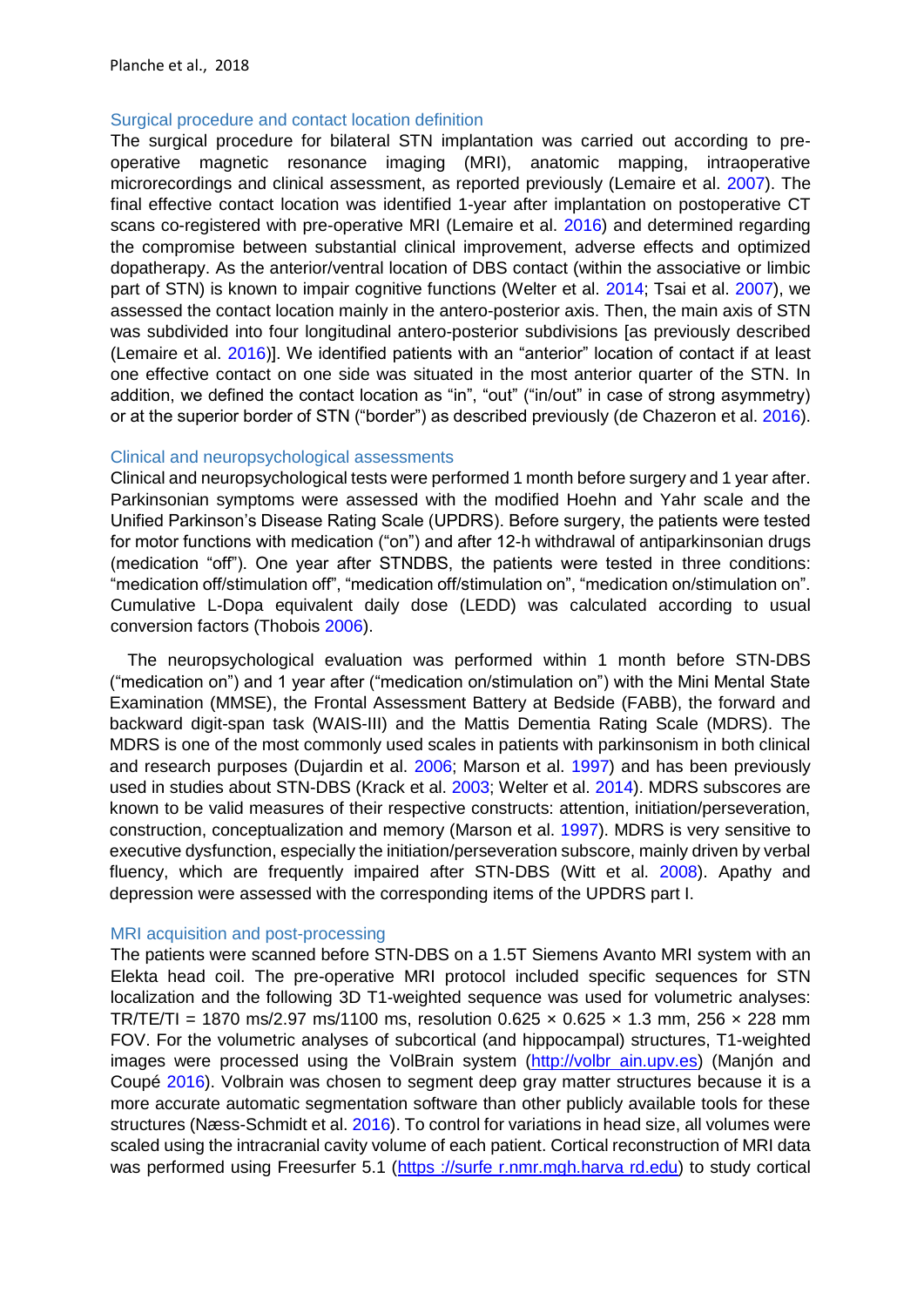thickness, as in previous longitudinal works studying cognition in PD (Mak et al. 2015; Segura et al. 2014). The pipeline was applied to all the T1-weighted MRI images as described previously (Fischl and Dale 2000) and included intensity normalization, removal of nonbrain tissue, segmentation, surface inflation, and topological correction. Automated cortical parcellation was performed according to Desikan atlas (Desikan et al. 2006) and the cortical thickness was measured as the closest distance from the gray/white matter boundaries to the gray/ CSF boundaries. In this exploratory study, 18 right and left cortical and subcortical areas relevant for cognition in PD were analyzed i.e. from the frontal to the temporoparietal cortex (excluding motor areas), together with basal ganglia and hippocampi (Mak et al. 2015; Hanganu et al. 2014; Segura et al. 2014; Camicioli et al. 2011).

#### Statistical analyses

Statistical analyses were performed with Stata software (version 12, StataCorp). The distribution of all continuous data were tested with the Shapiro–Wilk test. We compared presurgical to 1-year postoperative clinical and neuropsychological characteristics using Wilcoxon tests as the conditions for parametric tests were not met. Relationships between the variation of neuropsychological scores and pre-operative quantitative imaging variables were assessed using Spearman's correlation coefficients (according to statistical distribution) and represented graphically with a color-coded heatmap. Regarding the number of anatomical structures measured in this study ( $n = 18$ , right and left), we considered the issue of multiple comparisons using a Bonferroniadjusted significance threshold of *p* < 0.0014. We further analyzed only potentially relevant findings [i.e., with at least a coefficient  $|r \ge 0.3|$  in the correlation analysis, according to several recommendations (Altman 1990)]. Since cognitive decline after STN-DBS is small-to-medium according to Cohen's effect size (− 0.5 < *d* < − 0.2) (Witt et al. 2008), we defined patients with postoperative cognitive decline as patients with at least small (*d* ≤ − 0.2) decreased performance compared to pre-operative scores. Patients with a more substantial cognitive decline [i.e., a decreased performance of at least − 1SD (~ *d* ≤ − 0.5)] were also considered for sensitivity analyses. The effect size of brain atrophy in patients with cognitive decline compared to stable (or improved) patients was calculated (Cohen's *d*) and represented graphically with forest plots. Multivariate analyses were performed using multiple linear or logistic regression models to take into account adjustment on covariables fixed according to univariate results and clinical relevance: age, gender, disease severity (pre-operative Hoehn and Yahr stage), change in LEDD after surgery and the "anterior" position of the DBS contacts. These regression analyses were also used to evaluate the proportion of the variance of cognitive decline that could be explained by baseline factors. Lastly, receiver operating characteristic (ROC) analysis was performed to test the value of relevant MRI measures to predict patients with cognitive decline 1-year after DBSSTN compared to pre-operative scores [according to Youden recommendations (Altman 1990)]. All tests were two-tailed, with a type I error set at  $\alpha$  = 0.05.

### **Results**

Demographics and pre- and post-operative assessments of patients

The demographic characteristics of the 42 consecutive patients included in this study are summarized in Table 1. As expected, bilateral STN-DBS led to a significant reduction of total medical treatment (LEDD,  $p < 0.001$ ), together with a decrease of motor complication scores (UPDRSIV,  $p < 0.001$ ). The MDRS score tended to be lower 1 year after bilateral STN-DBS (*p* = 0.076, *d* = − 0.37), driven by a significant decrease in its initiation/perseveration subscore (*p* = 0.003, *d* = − 0.56). We also found a significant decrease in the backward digit-span task, (*p* = 0.007, *d* = − 0.42) and in the MMSE score (*p* = 0.002, *d* = − 0.43) (Table 1).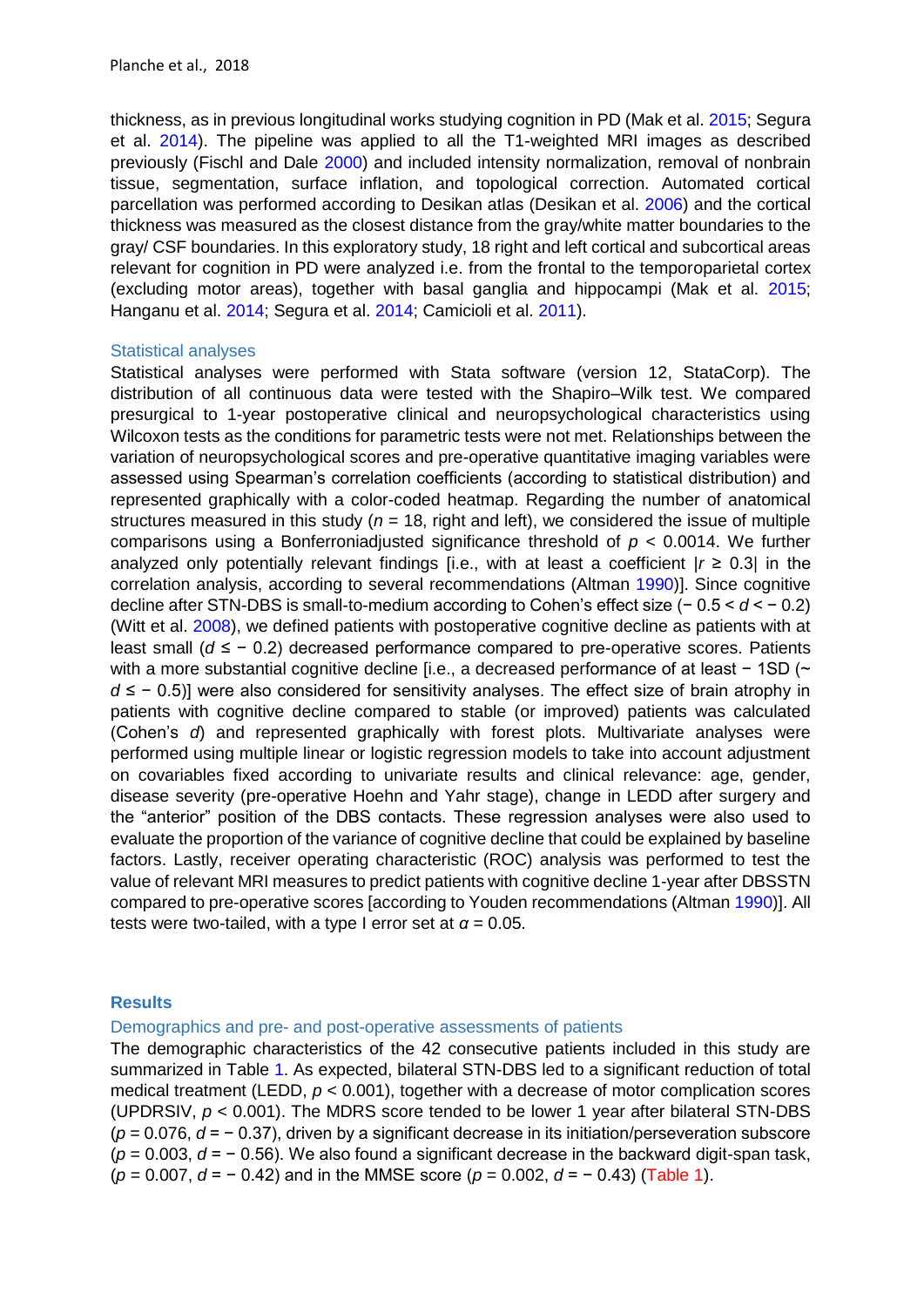|                          | Pre-operative ( $n = 42$ ) | 1 year ( $n = 42$ ) | p value                  |
|--------------------------|----------------------------|---------------------|--------------------------|
| Age                      | 64 [45-70]                 | $\qquad \qquad -$   | $\overline{\phantom{0}}$ |
| Gender (male/female)     | 26/16                      |                     |                          |
| Disease duration         | $10[6 - 17]$               |                     |                          |
| <b>Educational level</b> | 11 [8-22]                  |                     |                          |
| LEDD (mg/day)            | 1388 [187-2630]            | 887.5 [350-2500]    | ${}< 0.001$              |
| <b>UPDRSI</b>            | $1[0-7]$                   | $1[0-6]$            | 0.64                     |
| Intellectual impairment  | $0 [0-1]$                  | $0 [0-2]$           | 0.75                     |
| Thought disorder         | $0[0-2]$                   | $0[0-1]$            | 0.16                     |
| Depression               | $1[0-3]$                   | $0[0-3]$            | 0.59                     |
| Motivation               | $0[0-4]$                   | $0[0-3]$            | 0.26                     |
| <b>UPDRS II</b>          |                            |                     |                          |
| OFF drug (and OFF stim)  | 16 [6-32]                  | 14 [5-41]           | 0.59                     |
| ON drug (and ON stim)    | $6[0 - 20]$                | $8[1 - 26]$         | < 0.001                  |
| <b>UPDRS III</b>         |                            |                     |                          |
| Pre-operative            |                            |                     |                          |
| OFF drug                 | 32 [8-70]                  |                     |                          |
| ON drug                  | 10 [3-28]                  |                     | $< 0.001$ <sup>a</sup>   |
| Post-operative OFF       |                            |                     |                          |
| drug/OFF stim            |                            | 36 [11-86]          |                          |
| OFF drug/ON stim         |                            | $21$ [7-53]         | < 0.001 <sup>b</sup>     |
| ON drug/ON stim          |                            | $13 [2 - 41]$       | < 0.001c                 |
| <b>UPDRS IV</b>          | $7[2-16]$                  | $3[0-8]$            | < 0.001                  |
| Hoehn and Yahr           |                            |                     |                          |
| OFF drug (and OFF stim)  | $2.5$ [0-4]                | $2.5$ [1-5]         | 0.51                     |
| ON drug (and ON stim)    | $2[0-3]$                   | $2[0-4]$            | 0.11                     |
| <b>Mattis DRS</b>        |                            |                     |                          |
| Attention                | 36 [31-37]                 | 36 [31-37]          | 0.62                     |
| Initiation/perseveration | 34 [28-37]                 | 32 [25-37]          | 0.003                    |
| Construction             | $6[4-6]$                   | $6[2-6]$            | 0.21                     |
| Concepts                 | 38 [30-39]                 | 38 [31-39]          | 0.67                     |
| Memory                   | 24 [20-25]                 | 24 [19-25]          | 0.47                     |
| Total                    | 135 [129-144]              | 134 [112-143]       | 0.075                    |
| Digit-span               |                            |                     |                          |
| Forward                  | $6[4-11]$                  | $6[3-8]$            | 0.42                     |
| Backward                 | $5[2-8]$                   | $4[2-7]$            | 0.007                    |
| FABB                     | $16[11-18]$                | 16 [12-18]          | 0.29                     |
| <b>MMSE</b>              | 28 [25-30]                 | 28 [21-29]          | 0.002                    |

**Table 1** Demographic, clinical and neuropsychological features of patients 1 month before surgery and 1 year after

According to statistical distribution, values are expressed as median [range]

FABB frontal assessment battery at bedside, DRS dementia rating scale, LEDD levodopaequivalent daily dose, MMSE mini–mental state examination, UPDRS unified Parkinson's disease rating scale. a vs ON drug (pre-operative), b vs OFF drug/OFF stim (post-operative), c vs OFF drug/ON stim (post-operative

Neither the demographic nor the pre-operative clinical variables were correlated with variation in the cognitive tests except for (1) the Hoehn and Yahr score with the MMSE (*r* = −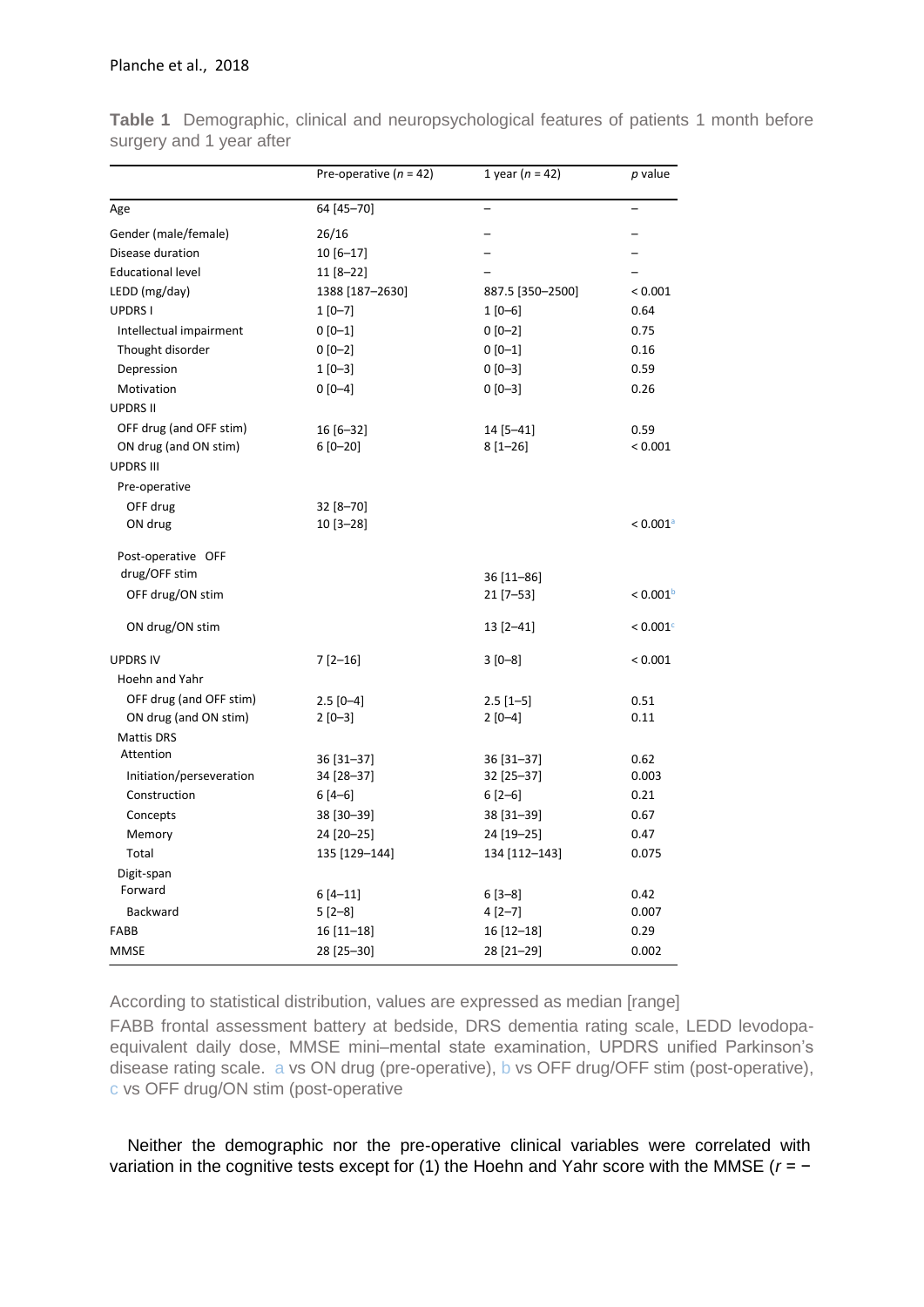0.40, *p* = 0.009) and the construction subscore of the MDRS (*r* = − 0.37, *p* = 0.020) and (2) educational level with the attention subscore of the MDRS ( $r = -0.48$ ,  $p = 0.001$ ). The postoperative decrease in medication was not correlated with variations in cognitive or UPDRS-I scores except with variations in the FABB (*r* = 0.47, *p* = 0.006).

#### Location of effective DBS contact

At least one of the two effective contacts was located in the anterior/ventral quarter of the STN in 8/42 patients. According to our other contact location criteria, 26/42 patients had an "in" location, 5/42 an "out" location, 3/42 a "border" location and 8/42 an "in/out" location.

We found no significant association between contact location and cognitive decline. However, patients with an "anterior" contact location had a tendency toward greater cognitive decline than for other patients, as measured with the MDRS total score (− 3.6 ± 7.4 vs − 1.5 ± 6.3 points,  $p = 0.11$ ) and with the initiation/perseveration subscore (-4 ± 2.9 vs - 1.5 ± 3.9 points,  $p = 0.12$ ).

### Anatomical correlations of neuropsychological performances

At baseline, in this selected population of patients with PD, the pre-operative total MDRS score was correlated with the volumes of right and left thalami ( $r = 0.46$ ,  $p = 0.002$  and  $r = 0.32$ ,  $p =$ 0.038). The pre-operative FABB score was correlated with right and left superior frontal gyrus thickness ( $r = 0.43$ ,  $p = 0.006$  and  $r = 0.38$ ,  $p = 0.015$ ).

We screened for pre-operative anatomical substrate that could explain variations in cognitive performance 1 year after bilateral STN-DBS. Regarding the univariate analyses, we found significant correlations between certain anatomical structures and variations of the digitspan tasks, the total MDRS score and MDRS attention, initiation/perseveration, memory and construction subscores (summarized in a color-coded heatmap in Fig. 1). The strongest correlation was found between the variation in the MDRS initiation/perseveration subscore and the pre-operative volume of the left nucleus accumbens ( $r = 0.56$ ,  $p < 0.001$ , Bonferroniadjusted significance threshold of  $p < 0.0014$ ). No significant correlation was found between brain structures assessed before surgery and variations in the MMSE and FABB.

Regarding the multivariate analyses, after adjustment for age, gender, disease severity at baseline (Hoehn and Yahr, off treatment), decrease in LEDD after surgery and "anterior" contact location, correlations were significant between (1) the variation of total MDRS and the left lateral ventricle volume ( $\beta$  = - 5.73, p = 0.032), (2) between the variation of the initiation/perseveration subscore and the left nucleus accumbens volume ( $\beta$  = 1400.6,  $\beta$  = 0.042) and the left lateral ventricle volume ( $\beta$  = - 13.21, p = 0.017) and (3) between the variation of the backward digit-span task and the right and left superior frontal gyrus thickness  $(\beta = 3.12, p = 0.004$  and  $\beta = 2.99, p = 0.007$  respectively). In these regression models, MRI measures increased the proportion of the variance of cognitive decline that could be explained by baseline factors. For instance, age, gender, disease severity, decrease in LEDD after surgery and "anterior" contact location predicted only 21.2% of the variance of the initiation/perseveration subscore decline, but the explained variance increased to 34.4% when the volume of the nucleus accumbens was added into the statistical model.

Interestingly, the left nucleus accumbens volume was correlated with the right and left lateral ventricle volumes ( $r = -0.42$ ,  $p = 0.003$  and  $r = -0.37$ ,  $p = 0.015$ , respectively) and (as a trend) with the left orbitofrontal cortex thickness ( $r = 0.30$ ,  $p = 0.057$ ).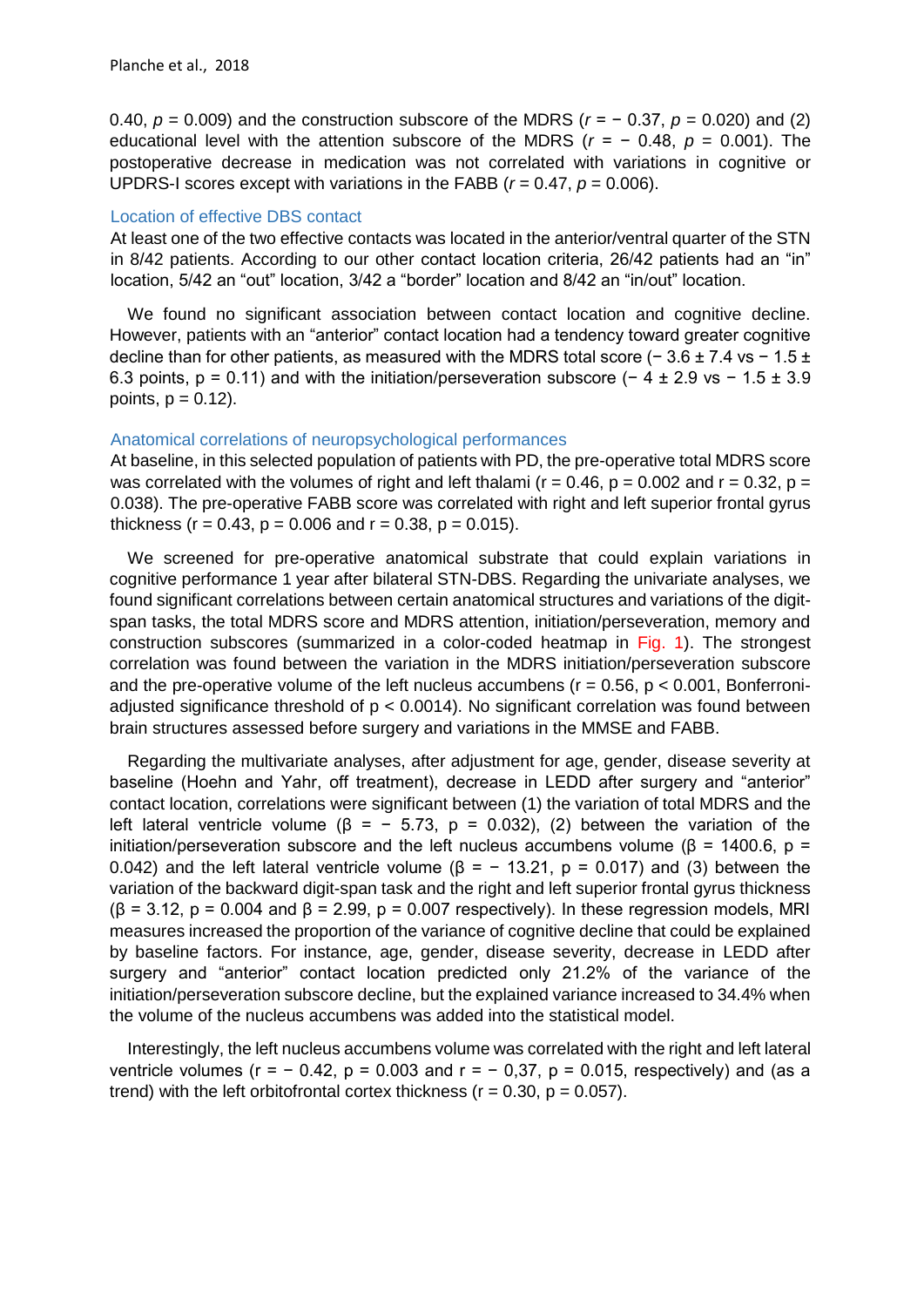**Fig. 1** Heatmap representation of correlation coefficients between pre-operative MRI variables and the variation of cognitive scores 1-year after DBS-STN. MRI variables represent deep gray matter volumes (normalized on intracranial cavity volume) or cortical thickness. Correlation coefficients (Spearman r) are color-coded as shown on the top of the figure. Since lateral ventricle volumes were the only parameter negatively correlated with cognitive decline (expansion vs atrophy), the absolute values of correlation coefficient (|r|) are represented here to simplify the figure. ant anterior, G gyrus, inf inferior, L left, lat lateral, mid middle, orbito orbitofrontal, post posterior, R right, sup superior





### MRI measures in patients with cognitive decline

For each cognitive score, we split the patients into two distinct groups. One group was composed of patients with at least a slight decline ( $d < -0.2$ ) compared to their own preoperative scores and the second group was composed of all the other patients. We then compared the pre-operative MRI measures of the relevant anatomical structures found in the correlation analyses between the two groups. The strength of brain atrophy/expansion was calculated with Cohen's d and summarized in Fig. 2. Pre-operative left nucleus accumbens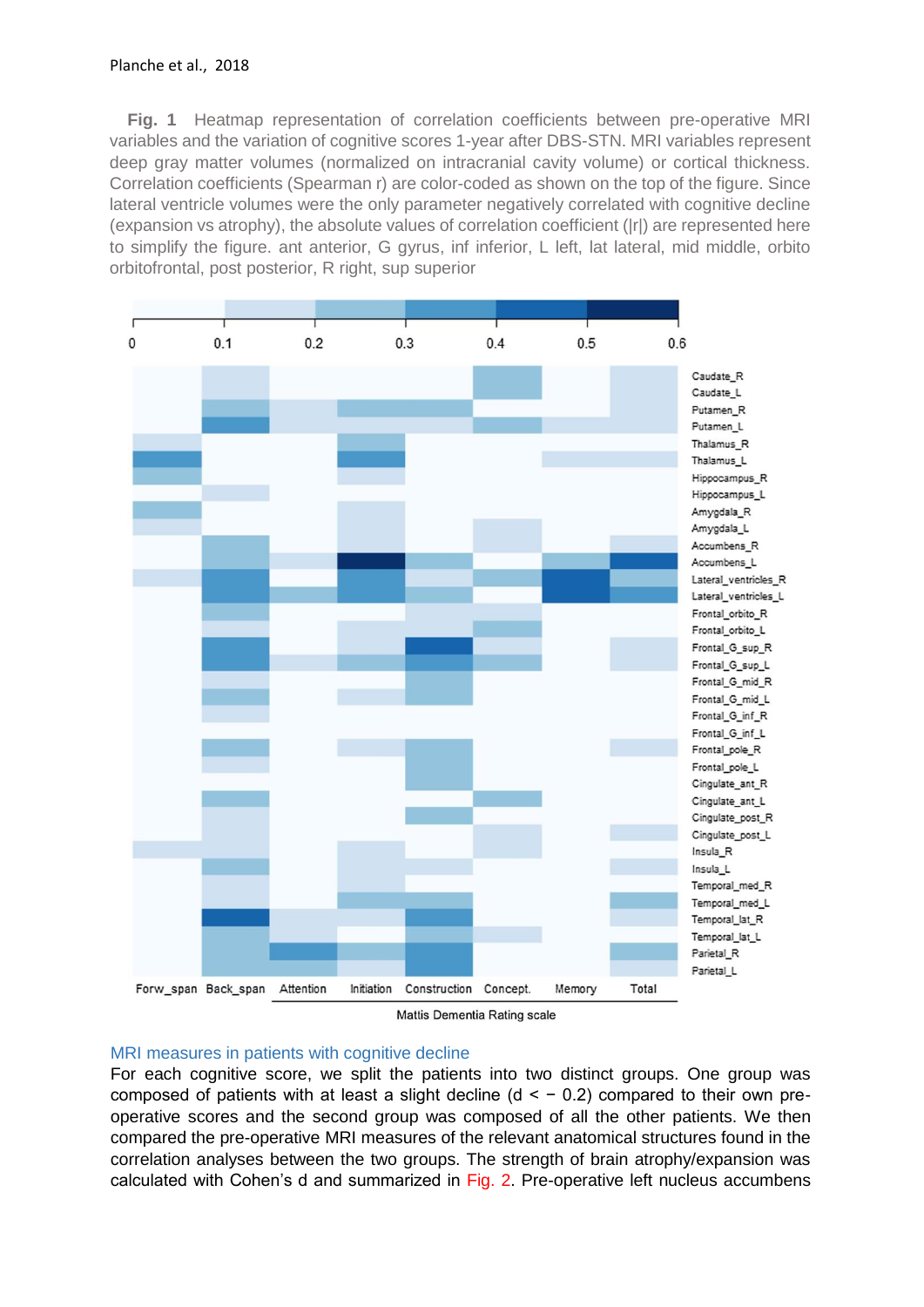atrophy was associated with post-operative initiation/perseveration decline with the largest effect size (d =  $-$  1.64, 95% CI  $-$  2.35 to  $-$  0.91). Furthermore, this was the only remaining statistically significant association ( $p = 0.05$ ) in the multivariate analyses, after adjustment for age, gender, disease severity, decrease in LEDD after surgery, and "anterior" contact location.

**Fig. 2** Forest plot representation of the effect size (Cohen's d) of pre-operative atrophy/expansion of relevant anatomical structures between patients with cognitive decline and cognitively stable patients 1-year after DBS-STN. Plots represent Cohen's d value for each association and lines represent 95% confidence interval



### Prediction of post-operative cognitive decline

Regarding the strong association between left nucleus accumbens atrophy and decline in initiation/perseveration performances, we tested whether this pre-operative volumetric parameter could discriminate patients who will experience cognitive decline in this MDRS subscore 1-year after DBSSTN from those who will remain stable. Using ROC analysis, we showed that a threshold value of (normalized) left nucleus accumbens volume (0.2296% of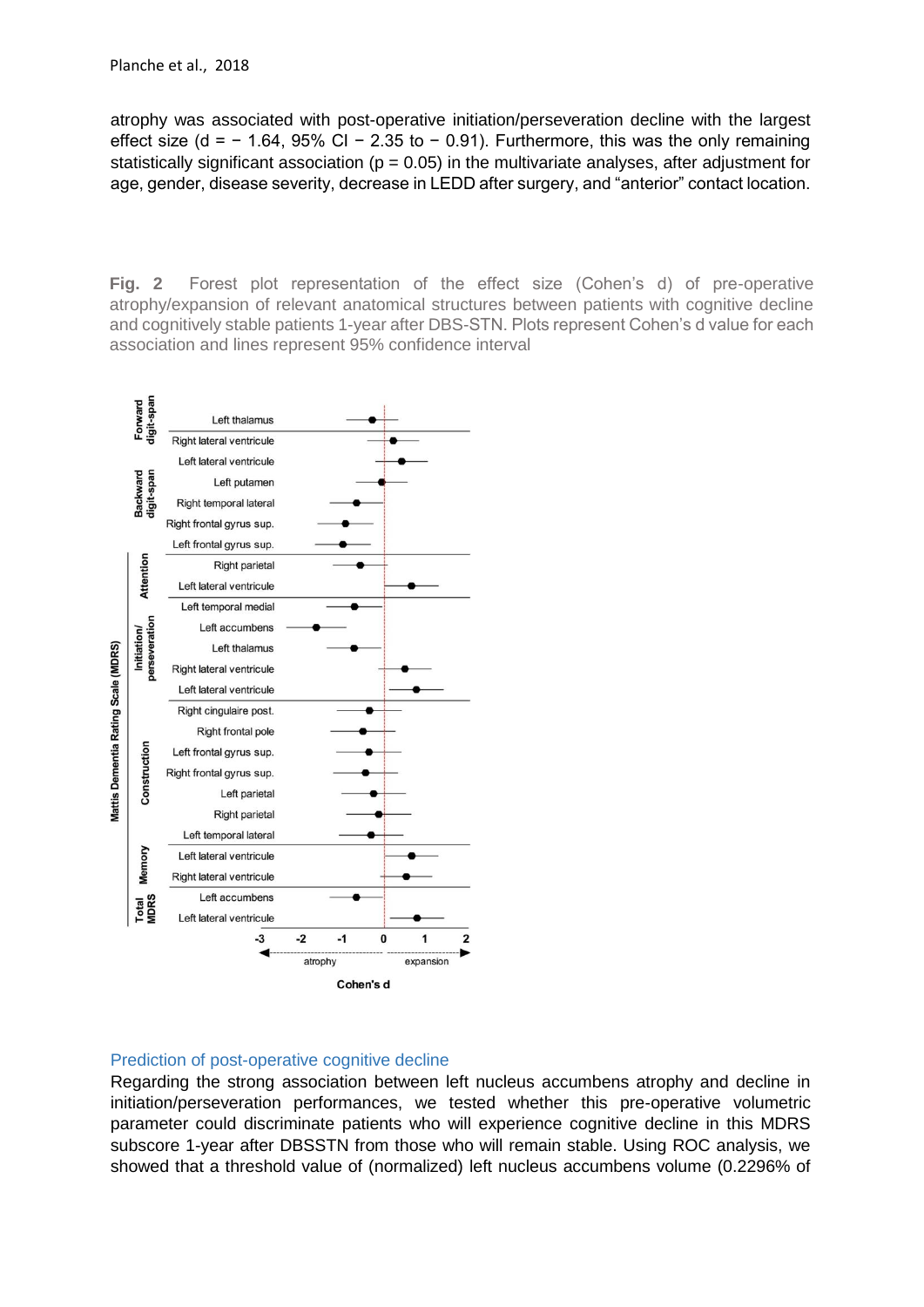intracranial cavity volume) discriminated stable patients ( $n = 15/42$ ) from those with future initiation/perseveration decline ( $n = 27/42$ ) with 96.3% sensitivity, 80.0% specificity, 92.9% positive predictive value (PPV) and 92.9% negative predictive value (NPV) (area under the curve  $(AUC) = 0.92$ ,  $p < 0.001$ ; Fig. 3).

**Fig. 3** Pre-operative left nucleus accumbens volume predicts cognitive decline in executive functions 1-year after DBS-STN. a ROC curve defined a threshold volume (expressed as a percentage of intracranial cavity volume) that discriminates patients who will experience cognitive decline from patients who will remain stable in the initiation/perseveration subscore of the MDRS 1-year after surgery with 96.3% sensitivity, 80.0% specificity, 92.9% positive predictive value and 92.9% negative predictive value. b Plotted left nucleus accumbens volumes in both patients with post-operative cognitive decline and cognitively stable patients. AUC area under the curve, ICC intracranial cavity



For the sensitivity analysis, we changed our cut-off to define cognitive decline after bilateral STN-DBS. Then, we tried to discriminate patients with a more severe criterion of − 1SD (i.e., ~ *d* ≤ − 0.5) compared to their pre-operative scores (*n* = 16/42) compared to all the others (*n* = 26/42). In this condition, the left nucleus accumbens volume still remained a statistically significant predictor of (more severe) initiation/perseveration decline but with poorer accuracy (AUC = 0.72, *p* = 0.016, 87.5% sensitivity, 57.7% specificity, 54.0% PPV and 83.3% NPV).

#### **Discussion**

In this study, not only the left nucleus accumbens and the left lateral ventricle volumes but also the right and left superior frontal gyrus thickness measured on the pre-operative brain MRI appear to be correlated with cognitive decline after bilateral STN-DBS in patients with PD, independently of age, gender, disease severity, medication change and anterior/ventral contact locations. Furthermore, the pre-operative left nucleus accumbens volume predicts cognitive decline on executive functions (the initiation/perseveration subscore of the MDRS, mainly driven by verbal fluency performances) with good accuracy.

Despite the strict selection criteria of our cohort of patients with advanced PD undergoing bilateral STN-DBS, we observed cognitive decline 1-year after surgery. Cognitive decline was mainly observed in executive functions and especially not only in the initiation/perseveration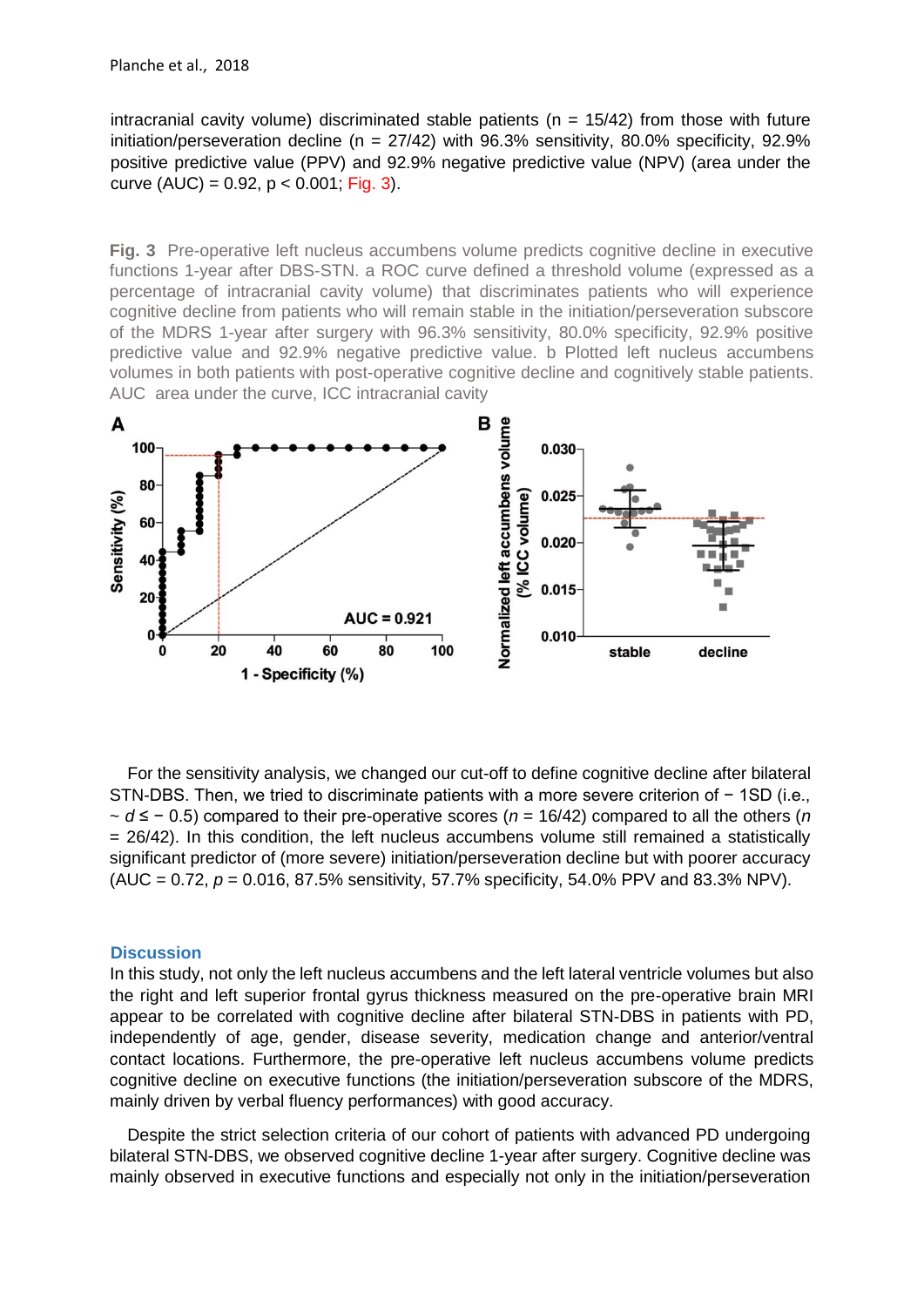subscore of MDRS with a medium effect size, but also in attention/working memory performances with a small effect size, which is consistent with data from clinical trials (Witt et al. 2008). The clinical characteristics at baseline failed to explain this outcome. Although it does not reach statistical significance, the anterior location of contacts within the STN tended to be associated with cognitive decline, as described previously (Welter et al. 2014; Tsai et al. 2007). The ability of MRI to predict cognitive decline exceeds these usual parameters and it increases the proportion of the variance of cognitive decline that could be explained by baseline factors. Thus, as well as clinical or demographical factors, volumetric MRI could become a relevant clinical tool for selecting patients before surgery.

Our results are consistent with previous MRI studies investigating cognitive impairment in patients with PD outside the field of DBS. In particular, atrophy of the left nucleus accumbens and frontal cortical thinning have been associated with mild cognitive impairment (MCI) in patients with PD (Mak et al. 2015; Ibarretxe-Bilbao et al. 2012) and ventricular dilatation has been correlated with evolution to dementia (Camicioli et al. 2011), probably reflecting atrophy both in cortical and subcortical areas relevant for cognition. Left nucleus accumbens atrophy has also been associated with apathy in patients with PD (Carriere et al. 2014). Some authors argue that emotion and motivation can modulate executive functions (Pessoa 2009) and consider the nucleus accumbens as a node between the executive control network and the reward network, regarding its projection to the frontal cortex and the limbic pathway. Apathy and depression did not seem to drive executive dysfunction in our cohort of patients because (1) we did not find any change regarding these symptoms in the UPDRS-I score after bilateral STN-DBS, (2) they were not correlated with post-operative cognitive decline and (3) our results were adjusted on dopatherapy changes after surgery. In addition, previous studies gave controversial results regarding the association between postoperative apathy and cognitive decline (Witt et al. 2008; Funkiewiez et al. 2004; Houvenaghel et al. 2015). However, it seems that left nucleus accumbens atrophy is much more a "marker" of global dysfunction in the mesocorticolimbic pathway rather than the real cause of cognitive decline. This hypothesis is supported by the trend of correlation between left nucleus accumbens atrophy and the thinning of the left orbitofrontal cortex, two major structures of the frontostriatal loop implicated in executive functions and working memory.

Up to now, pre-operative MRI in patients with PD has only been used to rule out severe brain abnormalities which could contraindicate surgery and/or imaging findings for another neurological disease (Lang et al. 2006). To our knowledge, the present study is the first to report pre-operative MRI predictors of cognitive decline after STN-DBS. Indeed, previous works failed to reach this aim but they were small sample size studies and used manual segmentation techniques or automated segmentation techniques restricted to few brain regions with less precise MRI sequences (Bonneville et al. 2005; Markser et al. 2015). One study associated pre-operative hippocampal atrophy with conversion to dementia after STN-DBS, but these results were not adjusted for usual confounding factors and the authors failed to identify a predictive cut-off volume due to measurement heterogeneity (Aybek et al. 2009).

From the pathophysiological point of view, a limitation of this study is the lack of a matched control group (without DBS) to assess if patients with nucleus accumbens atrophy would also experience cognitive decline independently of surgery. However, such a controlled study would be considered non-ethical because all patients should benefit from surgery if there is no contra-indication. Furthermore, we already know from previous randomized controlled trials that the decrease in verbal fluency after STN-DBS is due to the surgery itself and not to the progression of the disease (Witt et al. 2008). Thus, it seems that the interaction between bilateral STN-DBS and brain atrophy in relevant anatomical structures leads to executive dysfunction in patients with PD. The lack of cognitive decline after STN-DBS in patients with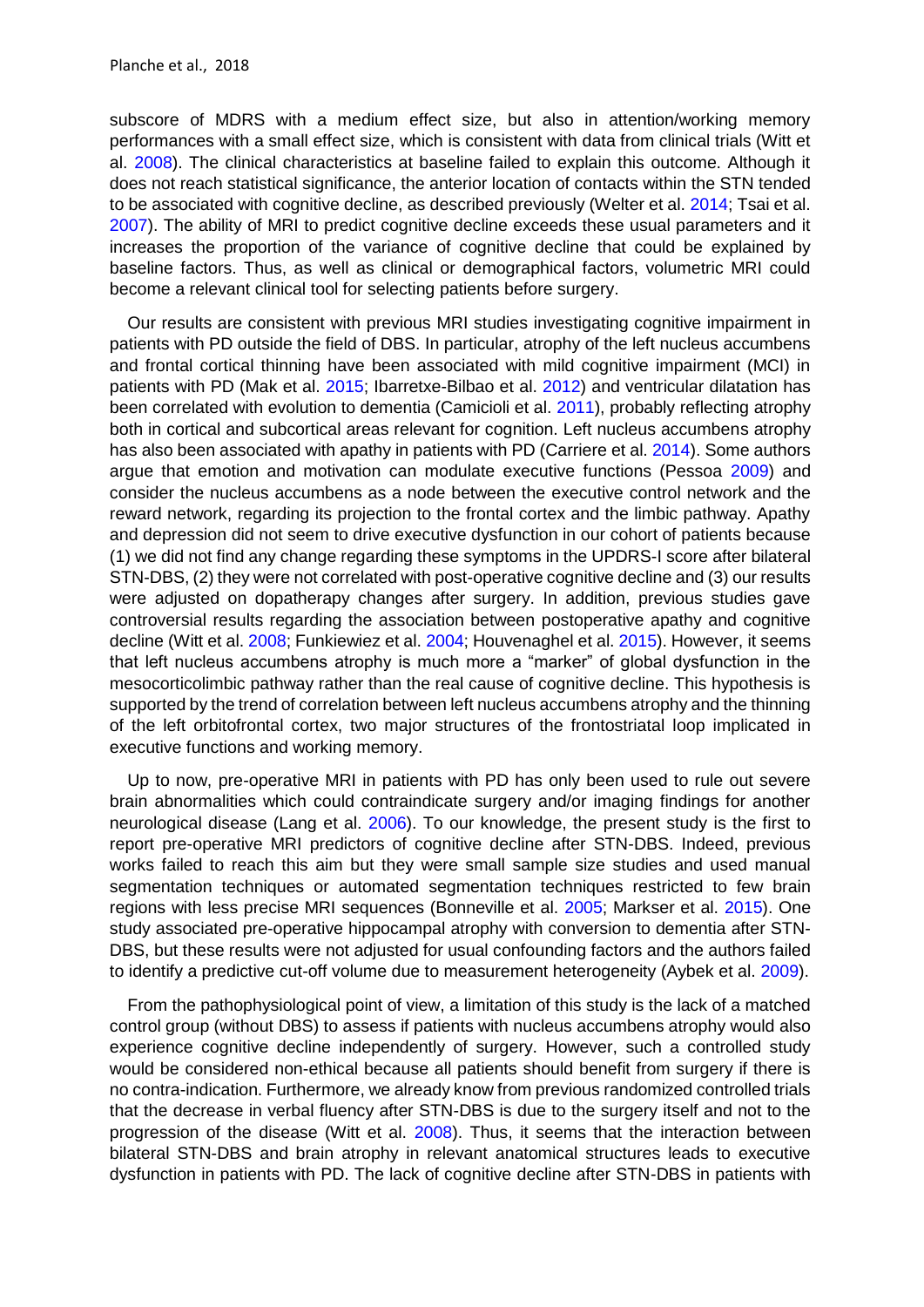early motor fluctuations (Schuepbach et al. 2013), likely having less brain atrophy, corroborates this hypothesis.

Another limitation of this study is its relative small sample size and our findings on the predictive value of brain MRI for cognitive decline after STN-DBS must be validated in other cohorts. Our results must also be confirmed after a longer follow-up period because we can postulate that the small or medium effect-size of cognitive decline observed here 1 year after STN-DBS will lead to more global and more severe cognitive impairment years afterwards. Indeed, several studies have demonstrated that patients with PD-MCI or with slight dysexecutive syndrome had a high risk of developing dementia (Pigott et al. 2015), although these conclusions are less affirmative for selected patients that underwent STN-DBS (Krack et al. 2003; Contarino et al. 2007). We must also acknowledge that we used global cognitive scales such as MDRS, FABB, MMSE and digit span tasks. Thus, it would be interesting in future studies to use a larger cognitive battery and also specific apathy, anxiety and depression scales, to evaluate more precisely each cognitive domain and its putative psychiatric correlates. Finally, we can question whether left nucleus accumbens atrophy is really a predictor of a clinically meaningful cognitive decline. Indeed, post-operative dementia is rare after STN-DBS and the present study was only designed to assess smallto-medium cognitive decline. However, small-to-medium postsurgical decline could propel patients from borderline impairment into the moderate-to-severe range of cognitive impairment. Furthermore, even if we consider more severe cognitive impairment (− 1SD from baseline), left nucleus accumbens atrophy remained a statistically significant predictor of cognitive decline in the initiation/perseveration subscore, demonstrating its clinical relevance.

#### **Conclusion**

Our study offers a new marker to predict a decrease in executive functions after bilateral STN-DBS in patients with PD, in addition to conventional selection criteria and unpredictable final contact location. Now that normative and fully automated brain segmentation software applications are freely available, this work also offers new clinical perspectives for identifying more suitable candidates for STN-DBS.

**Acknowledgements** The authors want to thank Christine Delaigue, coordinating nurse for the Parkinson's Disease Center in Clermont-Ferrand University Hospital. They also thank Prof. Thomas Tourdias and Prof. Vincent Dousset from Bordeaux University Hospital for making available their MRI analysis facilities, and Celine Lambert from Clermont-Ferrand University Hospital for her technical assistance.

**Author contributions** Conception of the project: VP and FD. Organization: FD. Execution: all authors. Statistical Analysis: VP and BP. Writing of the first draft: VP. Review and Critique: all authors. Study concept and design: VP, BP, JJL and FD.

**Funding** Hospital Program for Clinical Research at Clermont-Ferrand University Hospital.

### **Compliance with ethical standards**

**Conflict of interest** VP received travel expenses and/or consulting fees from the ARSEP Foundation, Biogen, Teva-Lundbeck and Merk-Serono, unrelated to the submitted work. FD serves on scientific advisory boards and has received honoraria and research support for his institution from Novartis, Teva-Lundbeck, Allergan, Aguettant, Servier and Merz, unrelated to the submitted work. Other authors: no conflict of interests.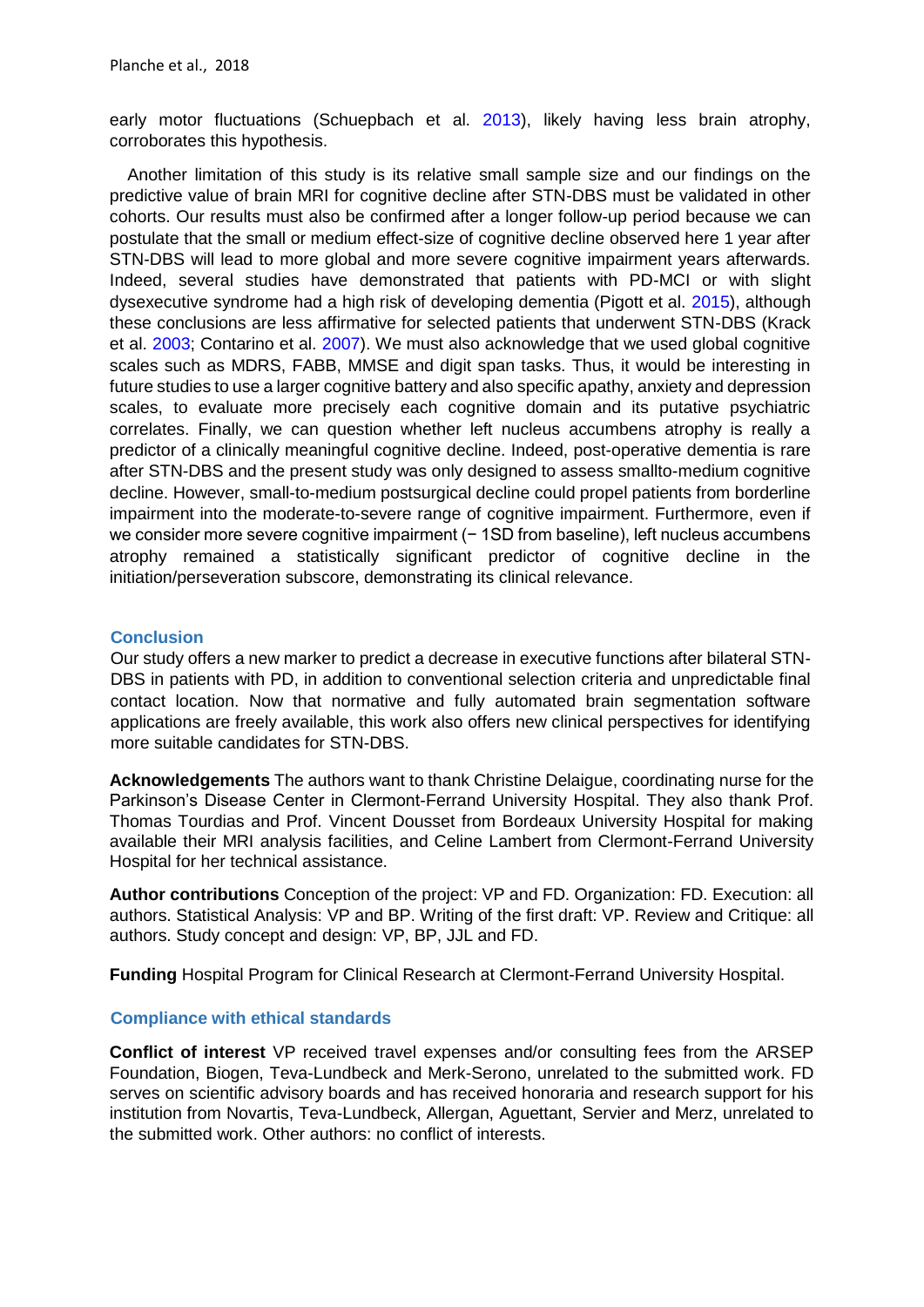#### **References**

Alegret M, Junqué C, Valldeoriola F et al (2001) Effects of bilateral subthalamic stimulation on cognitive function in Parkinson disease. Arch Neurol 58:1223–1227

Altman DG (1990) Practical statistics for medical research. CRC Press,Boca Raton

Aybek S, Lazeyras F, Gronchi-Perrin A et al (2009) Hippocampal atrophy predicts conversion to dementia after STN-DBS in Parkinson's disease. Parkinsonism Relat Disord 15:521–524

Bonneville F, Welter ML, Elie C et al (2005) Parkinson disease, brain volumes, and subthalamic nucleus stimulation. Neurology 64:1598–1604

Camicioli R, Sabino J, Gee M et al (2011) Ventricular dilatation andbrain atrophy in patients with Parkinson's disease with incipient dementia. Mov Disord 26:1443–1450

Carriere N, Besson P, Dujardin K et al (2014) Apathy in Parkinson's disease is associated with nucleus accumbens atrophy: a magnetic resonance imaging shape analysis. Mov Disord 29:897–903

Charles PD, Van Blercom N, Krack P et al (2002) Predictors of effective bilateral subthalamic nucleus stimulation for PD. Neurology 59:932–934

Contarino MF, Daniele A, Sibilia AH et al (2007) Cognitive outcome 5 years after bilateral chronic stimulation of subthalamic nucleus in patients with Parkinson's disease. J Neurol NeurosurgPsychiatry 78:248–252

Daniels C, Krack P, Volkmann J et al (2010) Risk factors for executive dysfunction after subthalamic nucleus stimulation in Parkinson's disease. Mov Disord 25:1583–1589

de Chazeron I, Pereira B, Chereau-Boudet I et al (2016) Impact of localisation of deep brain stimulation electrodes on motor and neurobehavioural outcomes in Parkinson's disease. J Neurol Neurosurg Psychiatry 87:758–766

Desikan RS, Ségonne F, Fischl B et al (2006) An automated labeling system for subdividing the human cerebral cortex on MRI scans into gyral based regions of interest. NeuroImage 31:968–980

Dujardin K, Devos D, Duhem S et al (2006) Utility of the Mattis dementia rating scale to assess the efficacy of rivastigmine in dementia associated with Parkinson's disease. J Neurol253:1154–1159

Emre M (2004) Dementia in Parkinson's disease: cause and treatment. Curr Opin Neurol 17:399–404

Fischl B, Dale AM (2000) Measuring the thickness of the human cerebral cortex from magnetic resonance images. Proc Natl Acad Sci USA 97:11050–11055

Funkiewiez A, Ardouin C, Caputo E et al (2004) Long term effects of bilateral subthalamic nucleus stimulation on cognitive function,mood, and behaviour in Parkinson's disease. J Neurol NeurosurgPsychiatry 75:834–839

Hanganu A, Bedetti C, Degroot C et al (2014) Mild cognitive impairment is linked with faster rate of cortical thinning in patients with Parkinson's disease longitudinally. Brain 137:1120–1129

Houvenaghel J-F, Le Jeune F, Dondaine T et al (2015) Reduced verbal fluency following subthalamic deep brain stimulation: a frontal-related cognitive defcit ? PloS One 10:e0140083

Hughes AJ, Daniel SE, Kilford L, Lees AJ (1992) Accuracy of clinical diagnosis of idiopathic Parkinson's disease: a clinico pathological study of 100 cases. J Neurol Neurosurg Psychiatry55:181–184

Ibarretxe-Bilbao N, Junque C, Segura B et al (2012) Progression of cortical thinning in early Parkinson's disease. Mov Disord 27:1746–1753

Kim H-J, Jeon BS, Paek SH et al (2014) Long-term cognitive outcome of bilateral subthalamic deep brain stimulation in Parkinson's disease. J Neurol 261:1090–1096

Krack P, Batir A, Van Blercom N et al (2003) Five-year follow-up of bilateral stimulation of the subthalamic nucleus in advanced Parkinson's disease. N Engl J Med 349:1925–1934

Lang AE, Houeto J-L, Krack P et al (2006) Deep brain stimulation: preoperative issues. Mov Disord 21(Suppl 14):S171–S196

Le Goff F, Derrey S, Lefaucheur R et al (2015) Decline in verbal fluency after subthalamic nucleus deep brain stimulation in Parkinson's disease: a microlesion effect of the electrode trajectory? J Park Dis 5:95–104